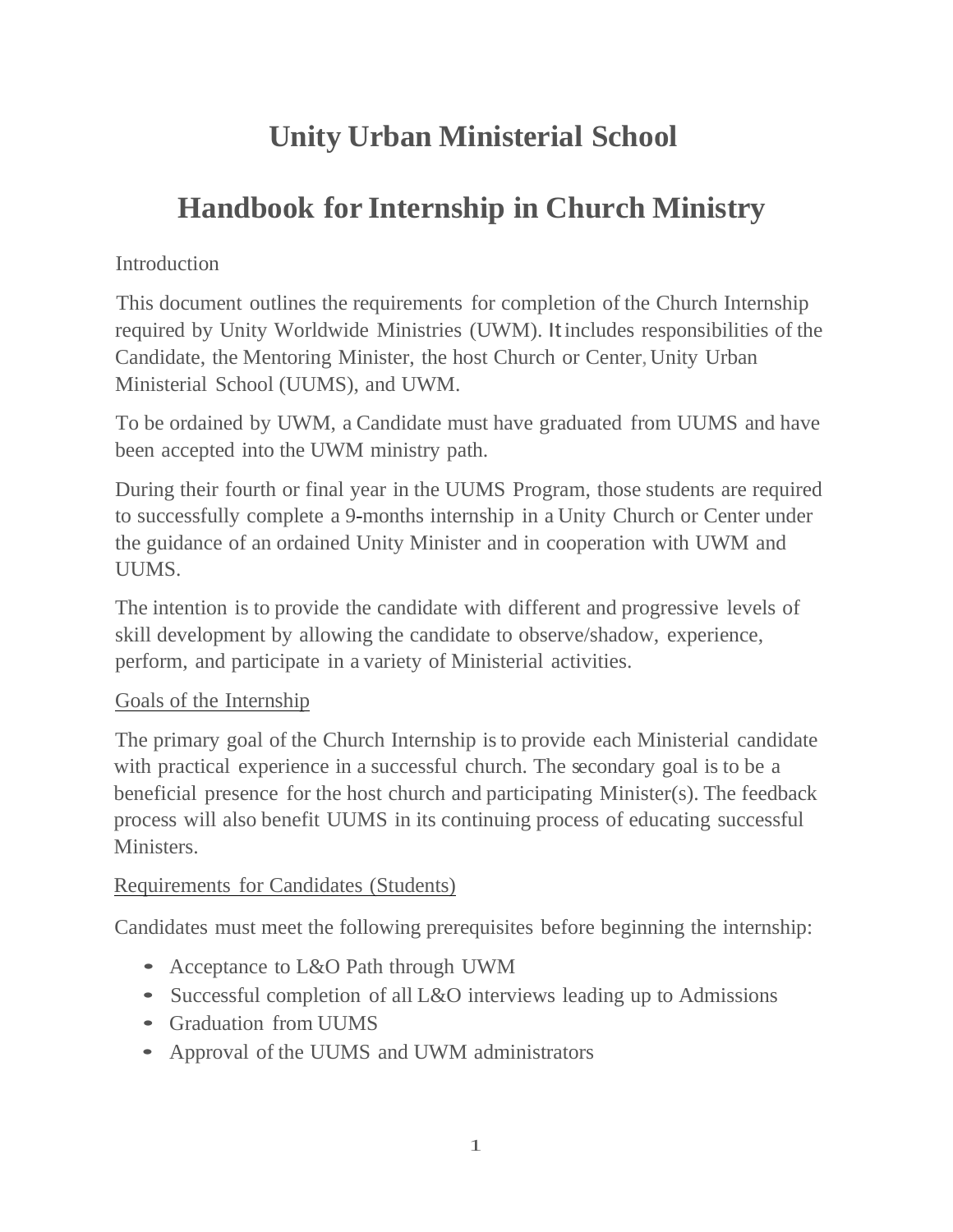To provide standardization and assure maximum benefit of the internship, Candidates must:

- Maintain a Weekly Log to verify their activities
- Meet weekly with Mentoring Minister
- Submit Quarterly Reflection Report of activities/experiences to UUMS and UWM Internship and Credentialing Coordinators (NOTE: Reflection reports are totally confidential)
- Submit Part C: Student Evaluation of the Internship at end of program (attached)

Expectations forCandidate Experience:Each Candidate will experience:

- Integration of classroom instruction and Ministerial consciousness with "real world" church activities
- Exposure to and awareness of Ministry skills and consciousness within <sup>a</sup> church setting
- Exposure to other professionals in church ministry
- Opportunity to apply Unity principles and Unity consciousness in <sup>a</sup> "real world" environment
- Opportunity to evaluate personal learning objectives
- Opportunity to identify and work on personal strengths and weaknesses in ministry
- Activities that are close to actual "solo ministry"

Offering opportunities may include, but not be limited to:

- Worship Service opportunities
	- o Plan at least one worship service
	- o Give at least two messages
	- o Lead at least two meditations
- Day-to-day church operations
	- o Assist Minister in day-to-day church operations
	- o Observe church financial processes
	- o Participate in at least three board meetings
	- o Observe/oversee volunteer activities or ministry teams
	- o Participate in/observe staff supervision
	- o Participate in/observe strategic planning project based on church vision statement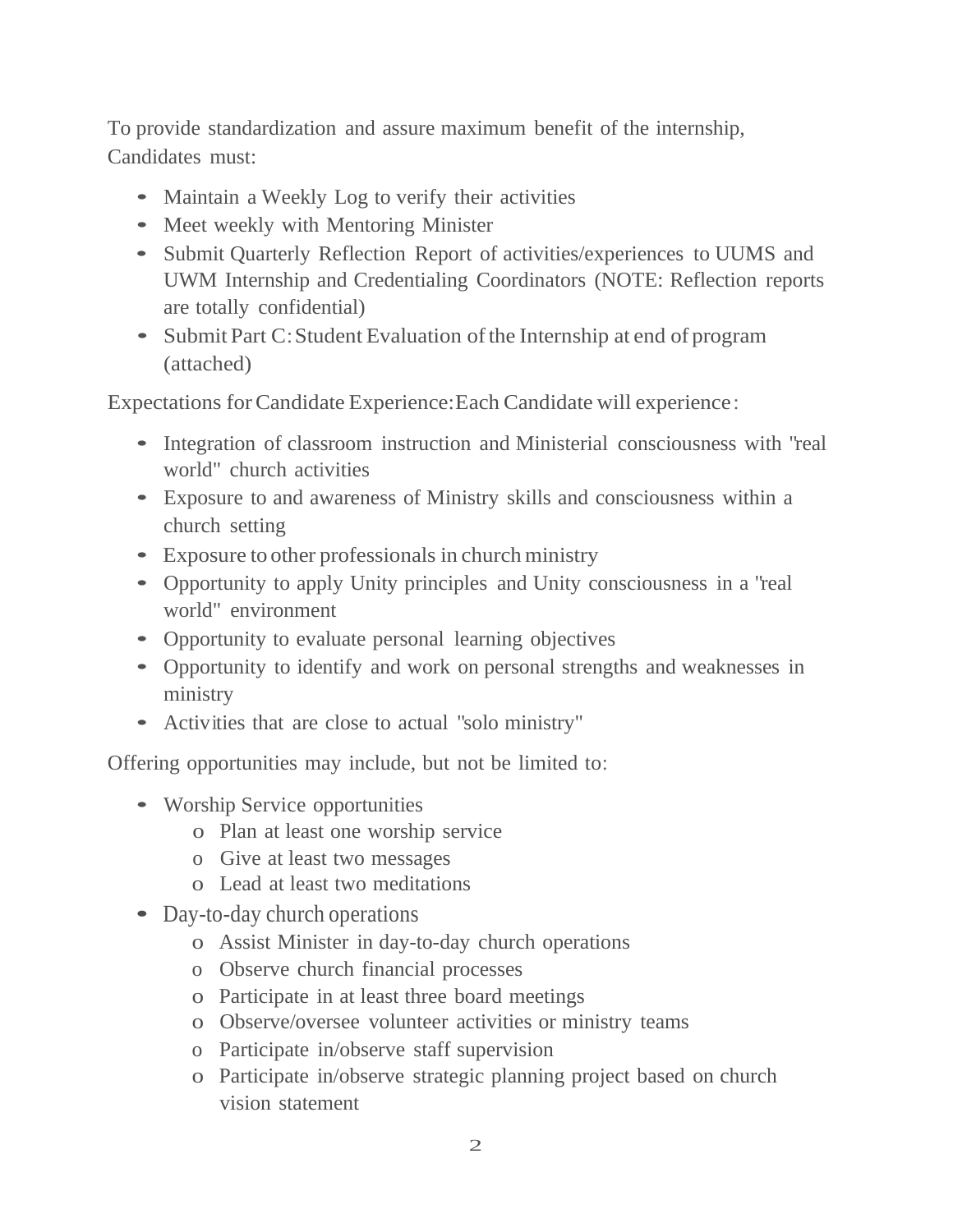- o Participate in/observe marketing, media and/or community outreach project
- Special Services/Adult Learning
	- o Perform at least four special services; wedding,funeral/memorial, baptism/christening, and at least one holiday service
	- o Lead two workshops
	- o Teach two adult classes (preferably 6-weeks each)
- Prayer and Meditation (scheduled and spontaneous)
	- o Prayer service
	- o Healing service
	- o Individual requests
- Pastoral Care
	- o Provide spiritual counseling at least six times upon approval of minister
	- o Provide hospital and home visitation, with safety and feasibility considerations
- Youth and Family Program
	- o Attend at least one Youth Education training
	- o Participate in a Youth Conference (IYOU, Regional Rally, Uniteen Retreat)
	- o Present at least one children'ssermon
- Other
	- o Attend Regional/Sub-Regional meetings
	- o Gain knowledge of UWM and Regional services available
	- o Practice Self-Care

#### Requirements of Minister Mentor:

- Willing to serve as Candidate's mentor during 9-months internship
- Ordained by Unity Worldwide Ministries
- In good standing with Unity Worldwide Ministries
- At least three years in successful church ministry
- At least one year in the host church
- Not on sabbatical during Candidate's internship
- Complete and submit UUMS Internship Agreement and Church Ministry Application (attached)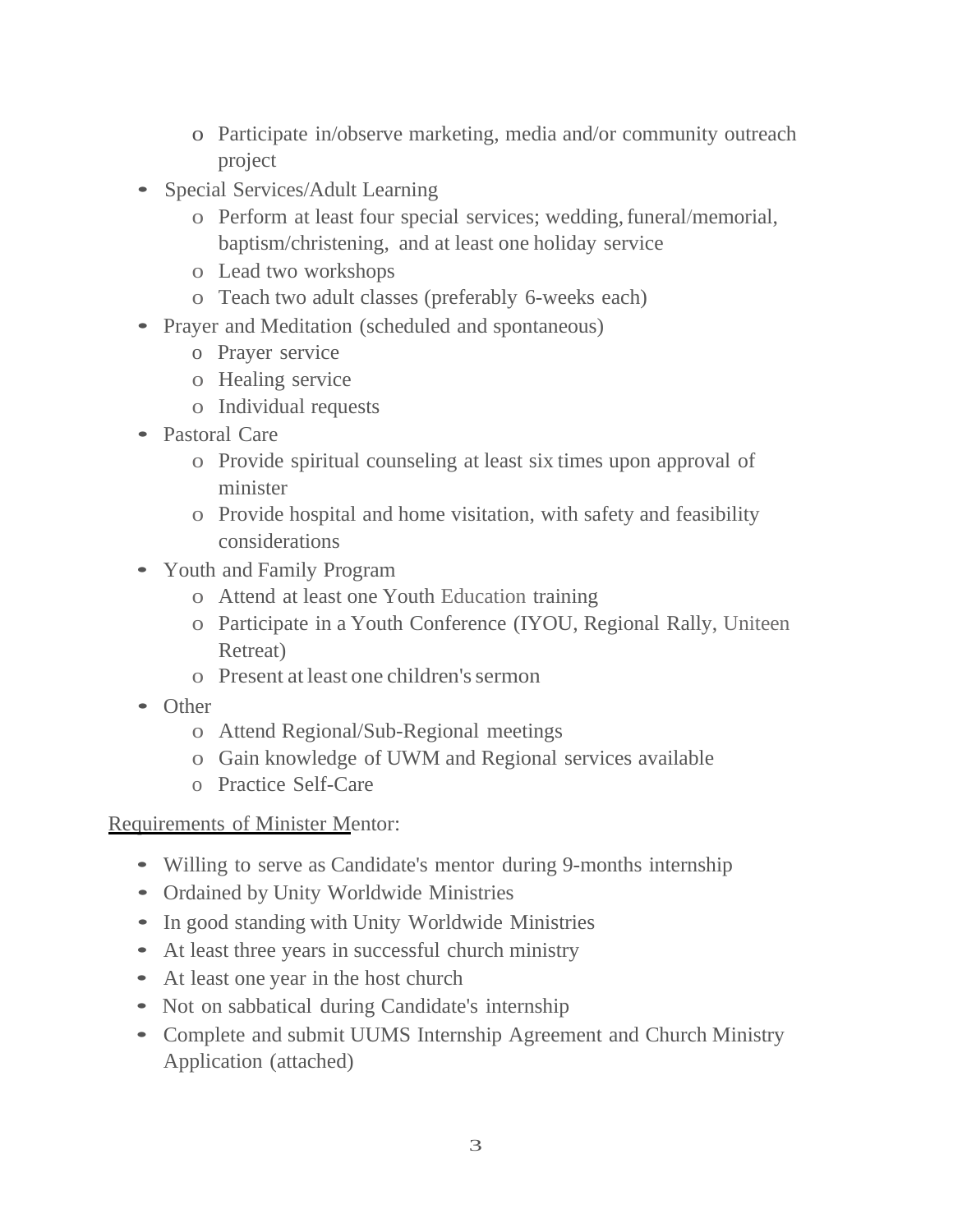• Complete and submit Part A: Mentoring Minister Evaluation of Intern, and Part B: General Internship Evaluation, at end of program (attached)

Requirements of Host Ministry:

- In good standing with Unity Worldwide Ministries
- Honor the Unity Urban Ministerial School's program/expectations
- Willing to work with Unity Urban Ministerial School and Candidate
- Willing to support the Mentoring Minister in this process
- Large enough to meet all/most of the Candidate's qualifying requirements
- Adequate opportunities for Candidate to achieve or experience ministry

Responsibilities of Mentoring Minister:

- Ensure Candidate is able to experience as many of the following during internship as possible:
	- o Day-to-day business of the church
	- o Board meetings where financial and other decisions are made
	- o Volunteer activities
	- o Sunday services
	- o Prayer activities (personal and public)
	- o Youth and Adult education programs
	- o Hospital/home visitation
	- o Local/Regional ministerial association meetings
	- o Public relations activities that support the church:
		- Marketing
		- Media
		- Outreach
- Observe and evaluate Candidate's performance:
	- o Ministerial presence (listening/interpersonal skills, attitude, etc.)
	- o Leadership skills, responsibility, self-discipline, maturity
	- o Professional appearance/demeanor
	- o Actions in keeping agreements
	- o Verification of documented hours completed
- Check-in meetings
	- o Schedule and hold weekly meetings for planning, feedback, Q&A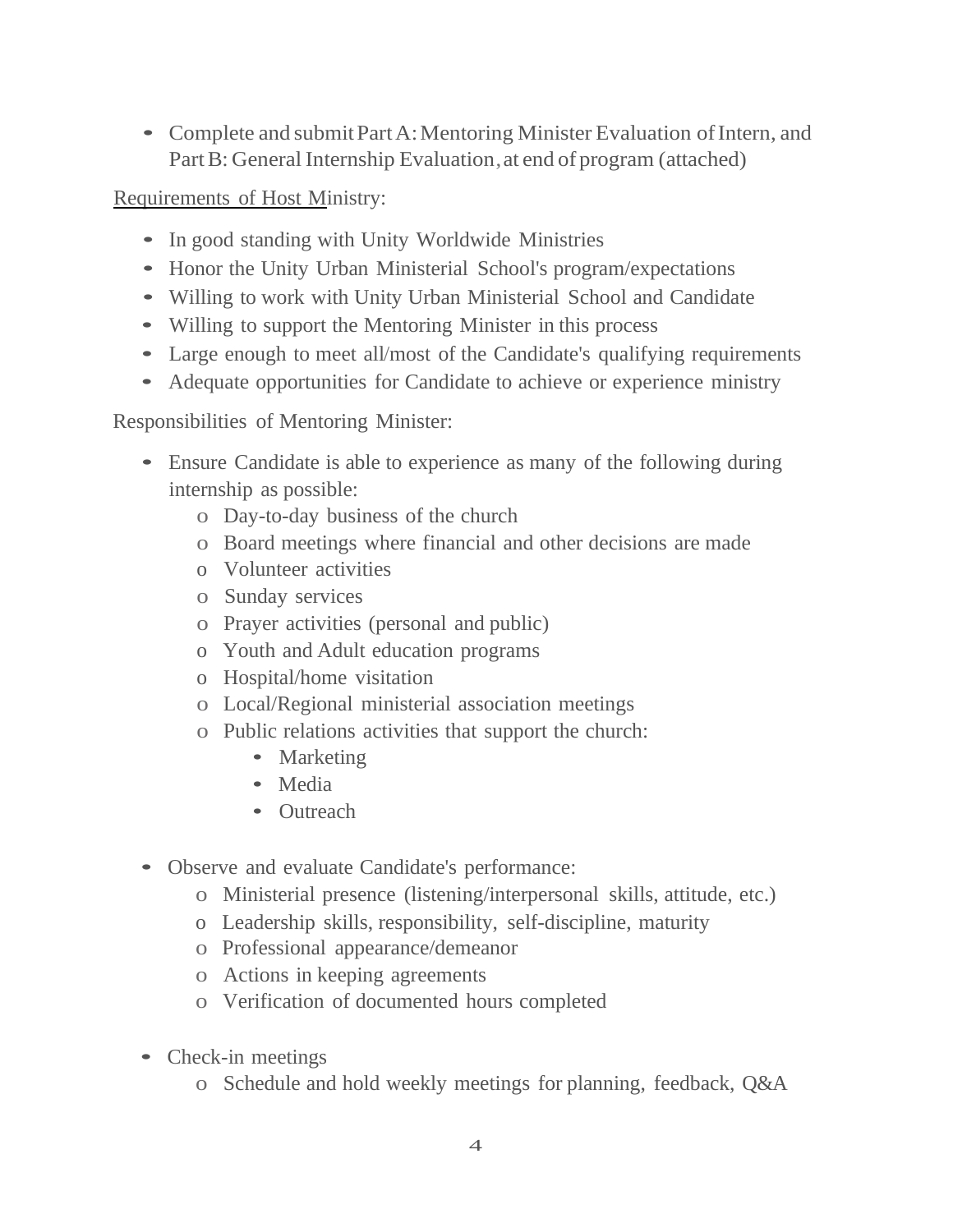- o Oversee and evaluate Candidate's participate in projects/activities
- o Complete evaluation of Candidate in 45th week of internship
- o Discuss Candidate's performance during final week of internship
- o Submit written report to Executive Director of Unity Urban Ministerial School and Credentialing Director with Unity Worldwide Ministries after final meeting (form attached)
- o Submit written evaluation of entire experience to Unity Urban Ministerial School (form attached)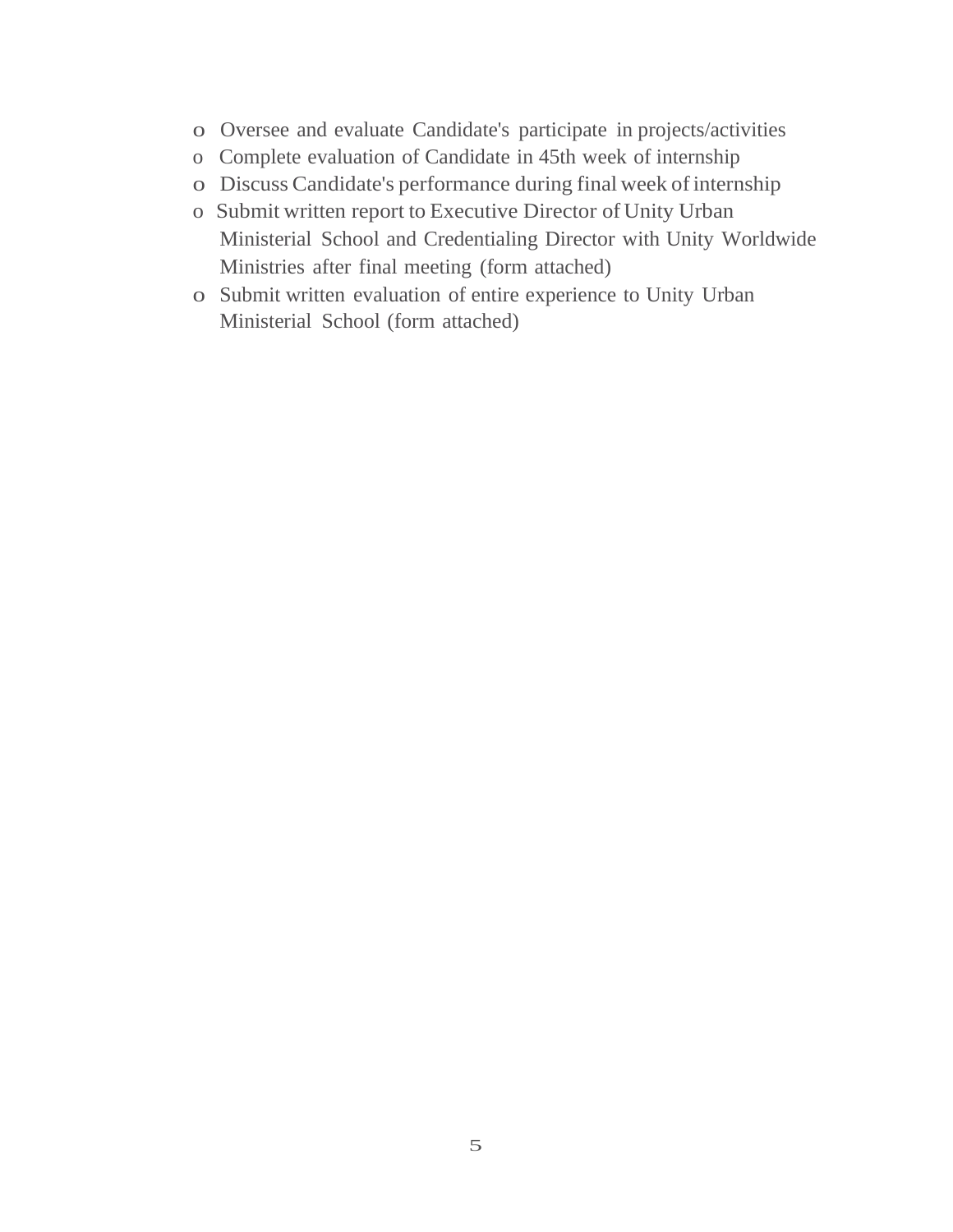# Internship Agreement

Date:

Ministerial Candidate:

Ministry:

Supervising Minister:

We are aware of the requirements involved with hosting a ministerial candidate as part of Unity Urban Ministerial School's Internship program, and we are willing to devote the time and resources necessary.

We agree to provide the candidate with an opportunity to experience and participate in those activities that are available in this ministry.

We agree to complete all forms necessary for Unity Urban Ministerial School and Unity Worldwide Ministries to evaluate the program, the candidate, and the ministry.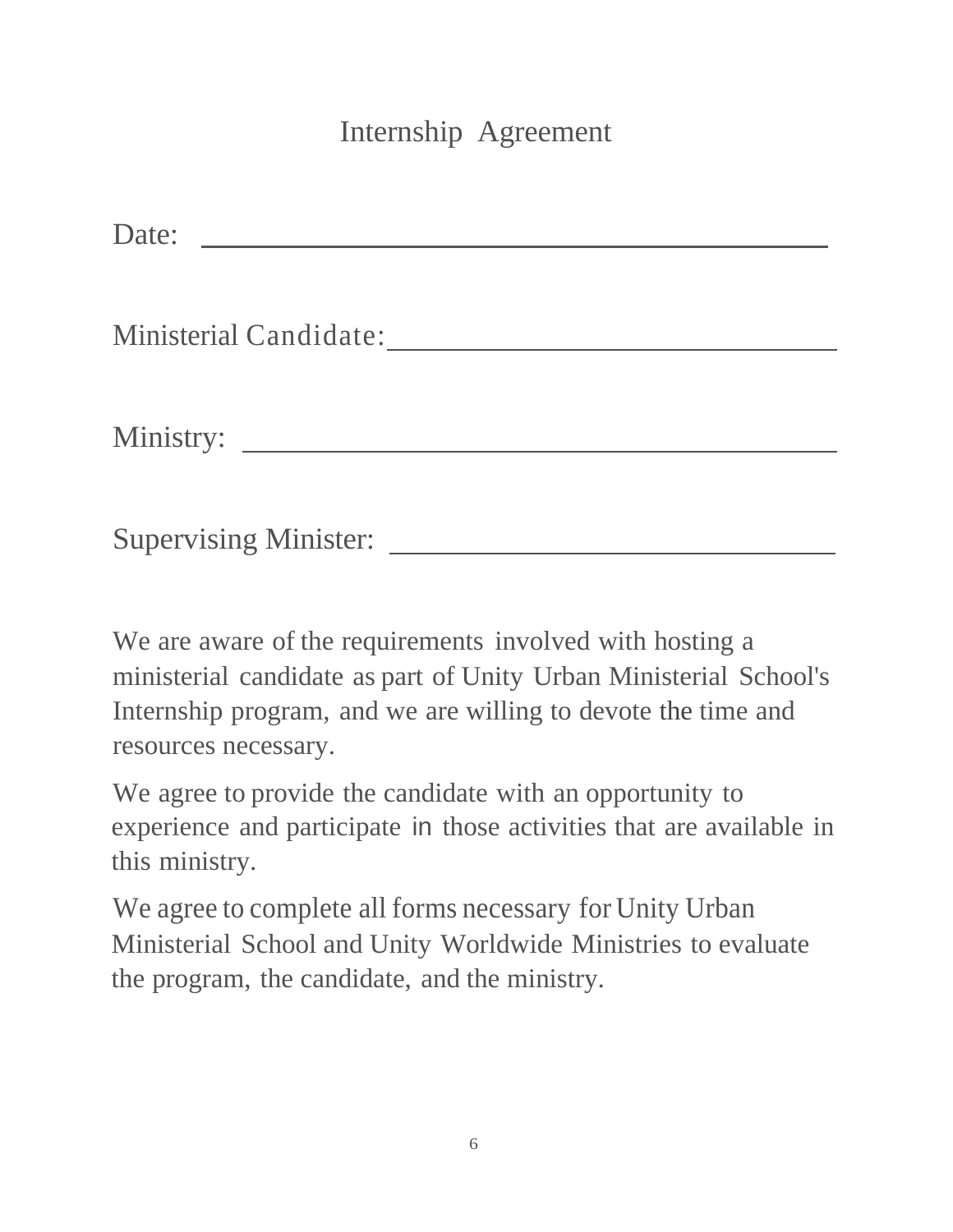| Application to be filled in by the mentor/minister                                                                                                                                                                                      |  |  |  |  |
|-----------------------------------------------------------------------------------------------------------------------------------------------------------------------------------------------------------------------------------------|--|--|--|--|
| Unity Urban Ministerial School                                                                                                                                                                                                          |  |  |  |  |
| Internship in Church Ministry                                                                                                                                                                                                           |  |  |  |  |
| Church Application                                                                                                                                                                                                                      |  |  |  |  |
| 1 Please answer the questions below. For your convenience, the table/fields expand, if needed.                                                                                                                                          |  |  |  |  |
| Name of Church & Location                                                                                                                                                                                                               |  |  |  |  |
| Name of Minister(s)                                                                                                                                                                                                                     |  |  |  |  |
|                                                                                                                                                                                                                                         |  |  |  |  |
| Name of mentor if not the minister                                                                                                                                                                                                      |  |  |  |  |
| Contact Information:                                                                                                                                                                                                                    |  |  |  |  |
| Email and the contract of the contract of the contract of the contract of the contract of the contract of the contract of the contract of the contract of the contract of the contract of the contract of the contract of the<br>_phone |  |  |  |  |
|                                                                                                                                                                                                                                         |  |  |  |  |
| Church Size: Family 25-50, Pastoral 50-150, Program 150-400, Corporate                                                                                                                                                                  |  |  |  |  |
| $400+$                                                                                                                                                                                                                                  |  |  |  |  |
| pioneered by you?<br>Approximate average attendance.<br>II. Requirements for an Internship Church                                                                                                                                       |  |  |  |  |
| Please put a check mark by qualifications you meet.                                                                                                                                                                                     |  |  |  |  |
|                                                                                                                                                                                                                                         |  |  |  |  |
| Minister is a Unity ordained minister.                                                                                                                                                                                                  |  |  |  |  |
| Minister has been in a successful ministry for at least 3-5 years.                                                                                                                                                                      |  |  |  |  |
|                                                                                                                                                                                                                                         |  |  |  |  |
| Minister is in present church for a minimum of 1 year, with preference of $3+$ years.                                                                                                                                                   |  |  |  |  |
| (Mitigating factors to be approved by UWM)                                                                                                                                                                                              |  |  |  |  |
| Neither church nor minister is in a review process with the Ethics Review Team.                                                                                                                                                         |  |  |  |  |
| Minister is in good standing with Unity Worldwide Ministries.                                                                                                                                                                           |  |  |  |  |
| Church/minister honors and supports the work of Unity Urban Ministerial School, Unity                                                                                                                                                   |  |  |  |  |
| Worldwide Ministries, and Unity World Headquarters                                                                                                                                                                                      |  |  |  |  |
| Ш.<br>Of the following areas, which can you offer the Intern in your church?                                                                                                                                                            |  |  |  |  |
| Participate in Sunday Service: _platform, _give the lesson, _lead meditation                                                                                                                                                            |  |  |  |  |
| Teach class or workshop for adults and/or youth                                                                                                                                                                                         |  |  |  |  |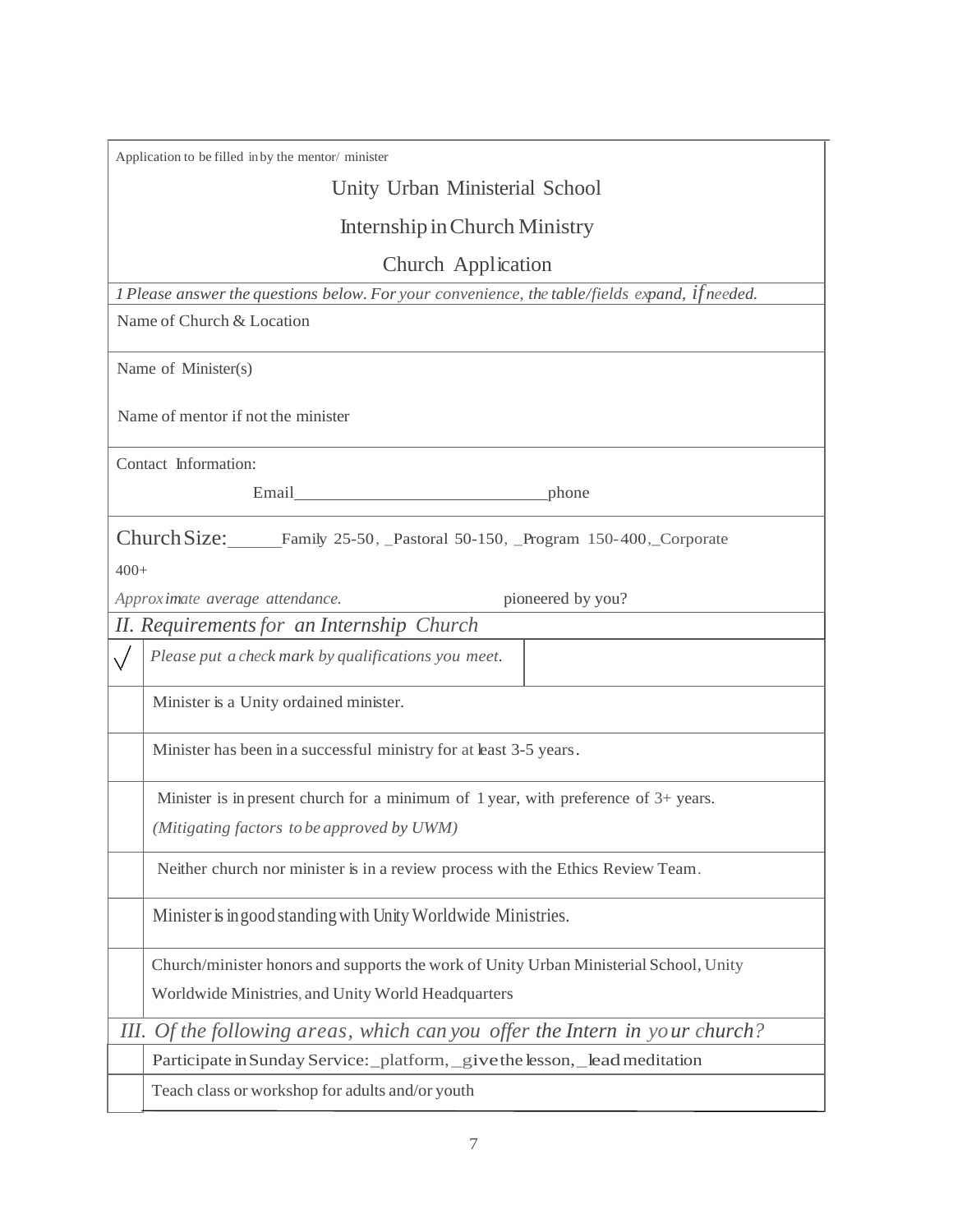| Attend Board meetings as well as other meetings                                         |  |
|-----------------------------------------------------------------------------------------|--|
| Attend Staff meetings                                                                   |  |
| Day-to-day church business                                                              |  |
| Observe financial procedures                                                            |  |
| Work with volunteers                                                                    |  |
| Offer personal and public prayer                                                        |  |
| Perform wedding/memorial/baptism/blessing when possible                                 |  |
| Observe marketing, media, and/or community outreach                                     |  |
| Participate in weekly short internship review sessions with mentor, as explained in the |  |
| handbook.                                                                               |  |
| Other (explain)                                                                         |  |
| IV. For what reason(s) do you wish to have an intern?                                   |  |
|                                                                                         |  |
|                                                                                         |  |
| Have you spoken with a student before applying? If yes,                                 |  |
| name of student.                                                                        |  |
| Do you serve on L&O?                                                                    |  |
| Does your Board know about and support this idea?                                       |  |

*Thank you for being willing to be the Host of an Internship.*

Our current process:

- 1. If the ministry is already approved for internship, the UUMS Faculty will contact the ministry for availability.
- 2. If the ministry is not already on the approved list, the UUMS will contact UWM with this application for approval.
- 3. The UUMS confirms this approval with the student.
- 4. At least two-plus weeks before the beginning of the term, the student contacts the ministry to have a conversation about arrangements.

 $Please$  *review, sign. and date below.*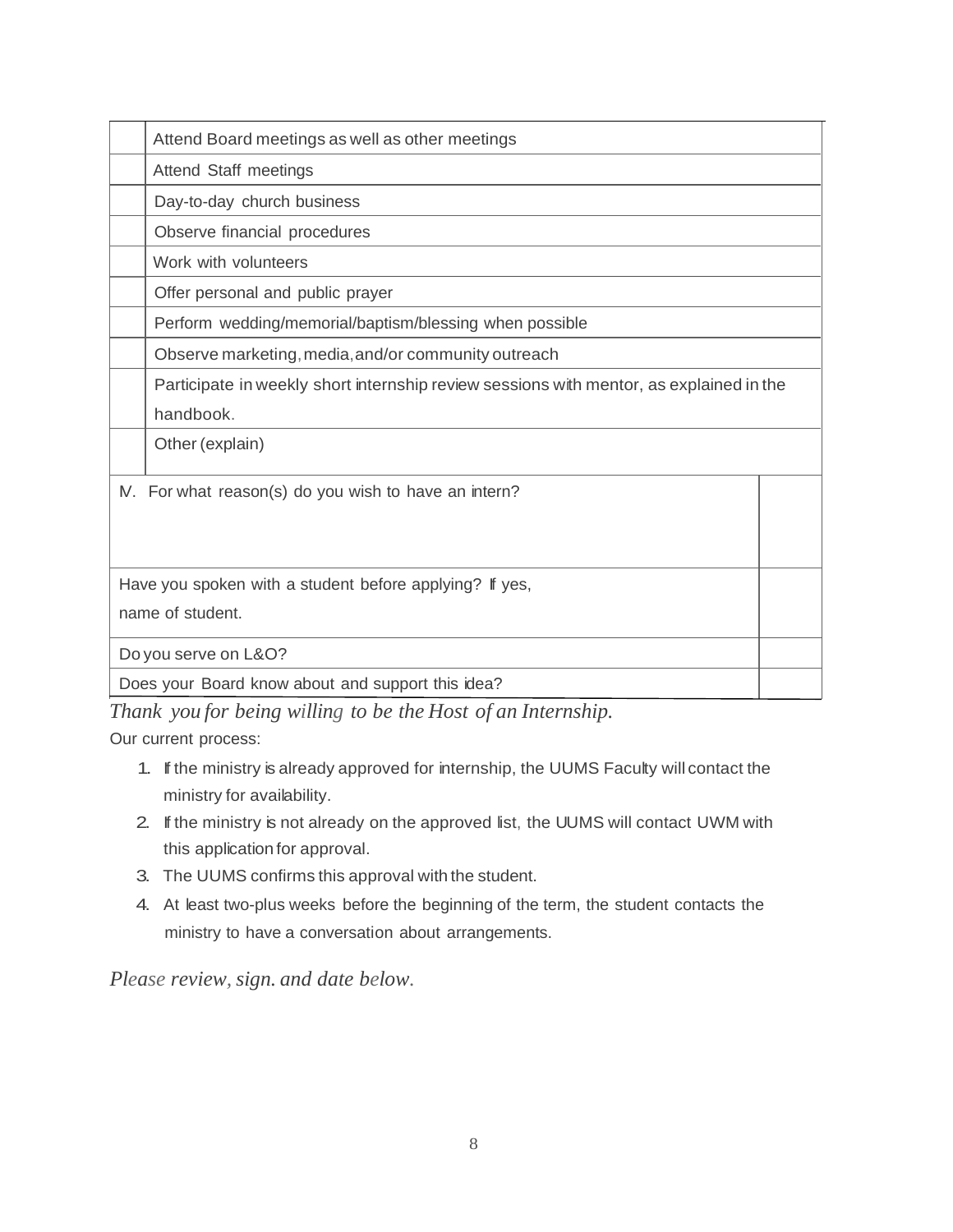*I agree to hold sacred and confidential all interactions between the student, Unity Urban Ministerial School Faculty and Staff, the church and myself.If for any reason this is not possible, I will inform UUMS and UWM credentialing staff*

#### **Signature\_\_\_\_\_\_\_\_\_\_\_\_\_ Date\_\_\_\_\_\_\_\_**

Please return this form either electronically to [Campbell.unity@gmail.com](mailto:Campbell.unity@gmail.com) and LODell@Unity .org

or mail to Rev. Sandra Campbell, 2116 SW Walden Drive, Lee's Summit, MO 64081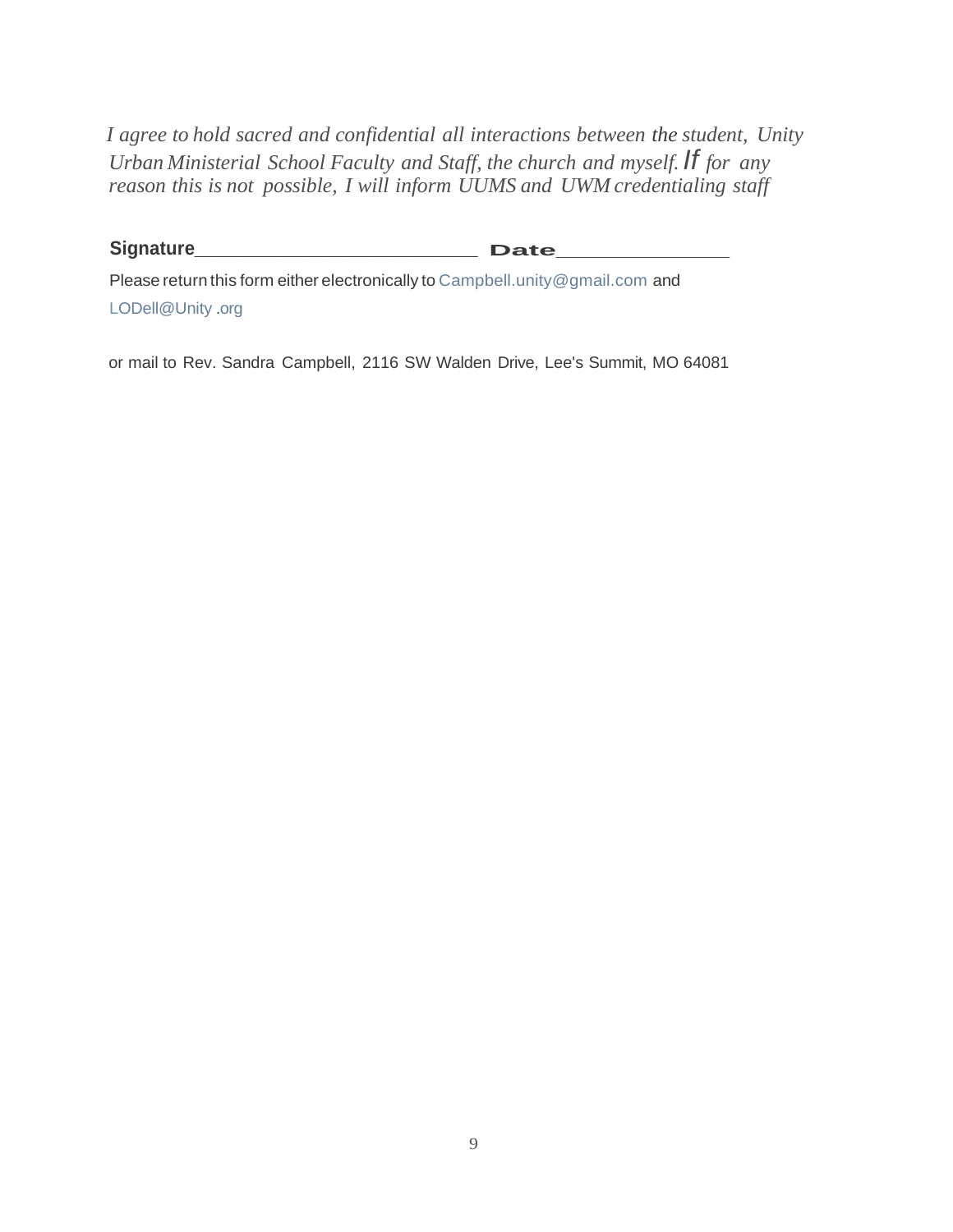# **Part A: Mentoring Minister Evaluation of the Intern**

| <b>Minister Supervisor</b><br>Ministry |         |                            |
|----------------------------------------|---------|----------------------------|
| Email                                  | Phone # |                            |
| Intern                                 |         |                            |
| Dates of Internship: From              | to      | Number of Documented Hours |

### Internship in Church Ministry

#### Evaluation of the Intern

| Rubric or Standard                                            | Needs much<br>Improvement | Sufficient<br>for now | Well Done | <b>NA</b> |
|---------------------------------------------------------------|---------------------------|-----------------------|-----------|-----------|
| S/he adapted well to this ministry                            |                           |                       |           |           |
|                                                               |                           |                       |           |           |
| S/he made connections with people                             |                           |                       |           |           |
| S/he was very enthusiastic $&$ took initiative                |                           |                       |           |           |
| S/he displayed maturity & confidence                          |                           |                       |           |           |
| S/he accepted responsibility or correction when               |                           |                       |           |           |
| necessary                                                     |                           |                       |           |           |
| s/he was dependable & kept agreements                         |                           |                       |           |           |
| S/he has suitable listening $&$ communication<br>skills       |                           |                       |           |           |
| S/he learned quickly & eagerly                                |                           |                       |           |           |
| S/he honored the existing church policies                     |                           |                       |           |           |
| S/he could admit areas to work on                             |                           |                       |           |           |
| S/he seemed sensitive to others                               |                           |                       |           |           |
| S/he was willing receive my input & feedback                  |                           |                       |           |           |
| S/he did excellent work throughout                            |                           |                       |           |           |
| S/he displayed spiritual maturity and a spiritual<br>presence |                           |                       |           |           |
| other                                                         |                           |                       |           |           |
|                                                               |                           |                       |           |           |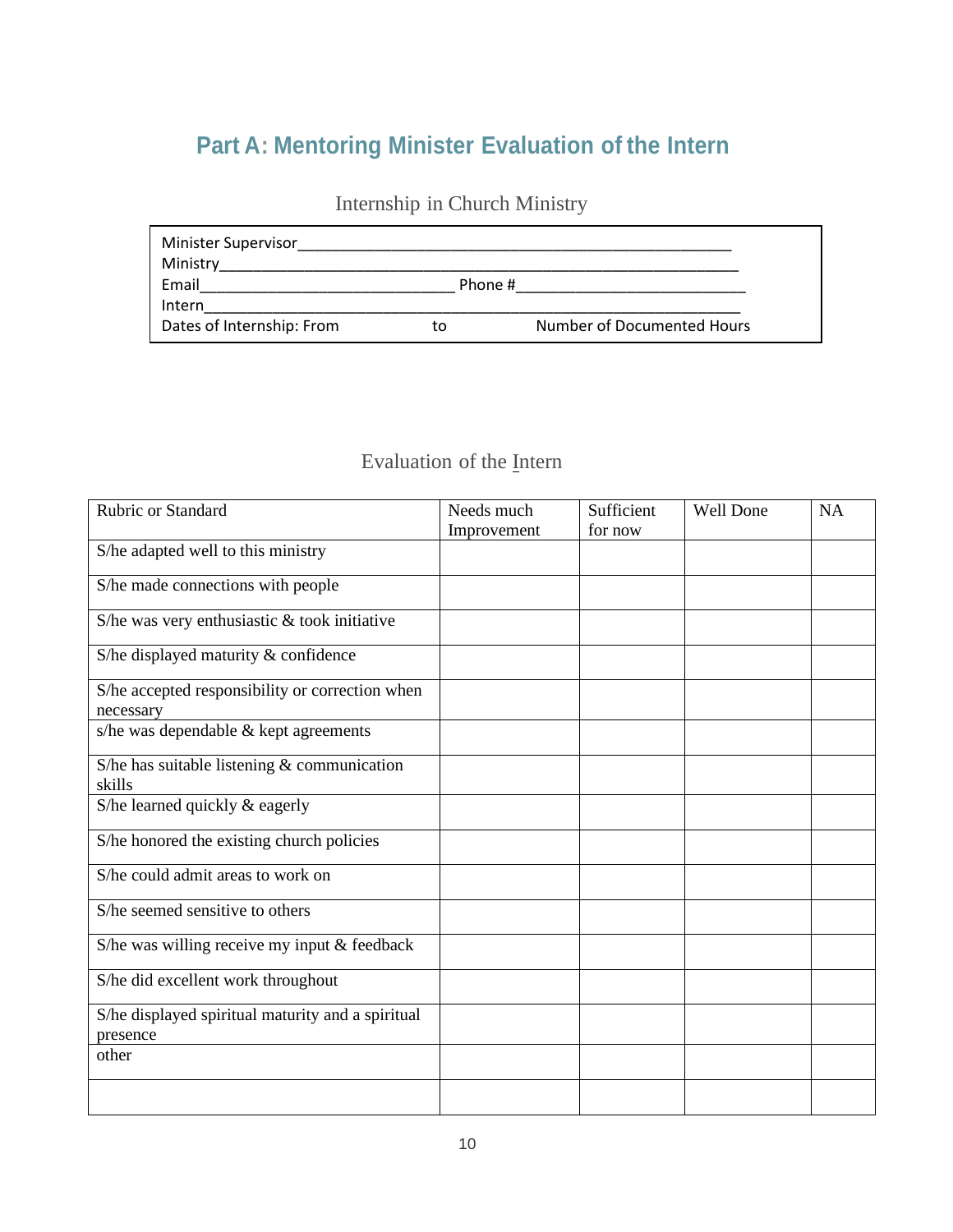### Evaluation of Specific Activities

(discuss areas of strength and need for growth)

Participation in Sunday service: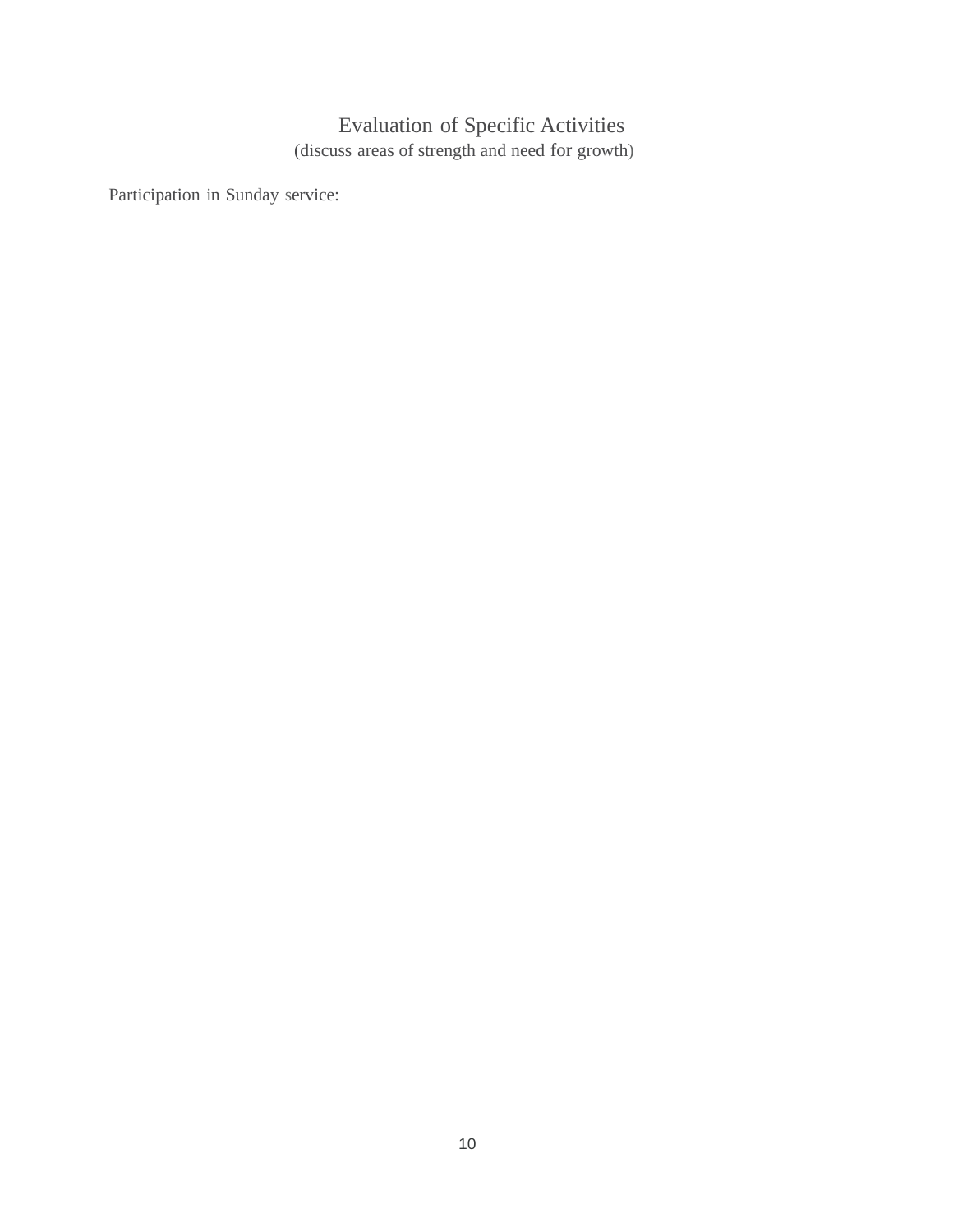Prayer activity:

Board & or other meetings:

Work with volunteers:

Involvement with Youth Education:

Participation in Adult Education: Contribution to Administration activities: Other:

In what areas have you noticed this intern is particularly strong?

In what areas have you noticed this intern still needs to grow?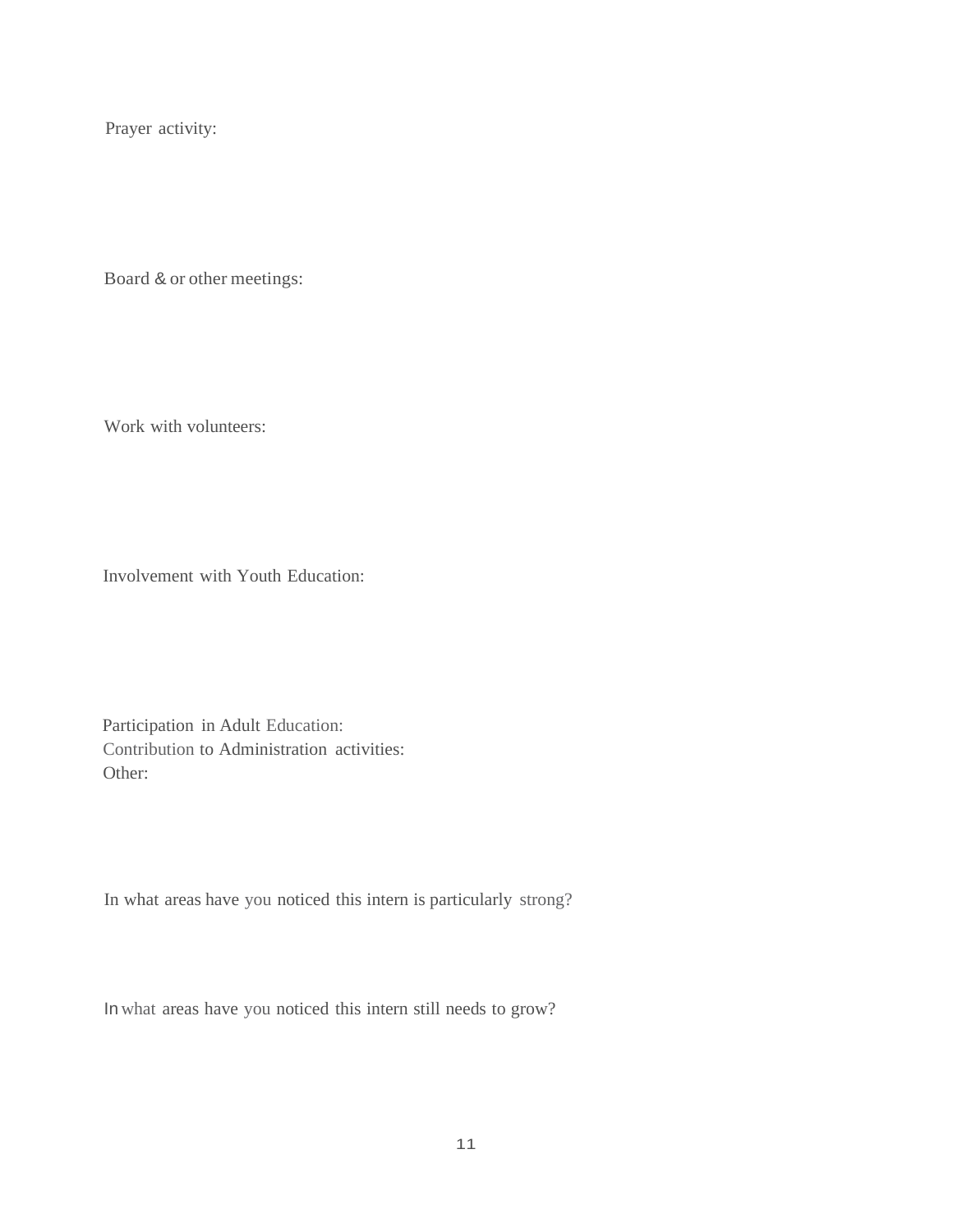Is there anything else you feel this intern needs to learn or develop to prepare for his/her ministry?

Overall performance evaluation: 1 excellent, 0 satisfactory,-1 unsatisfactory

Date on which this evaluation was discussed with the intern:

Intern signature Minister signature

Submit to both following coordinators:

Rev. Sandra Campbell, 2116 SW Walden Drive, Lee's Summit, MO 64081 or [Campbell.unity@gmail.com.](mailto:Campbell.unity@gmail.com) 816-525-7505

And

Rev. Lynn O'Dell, Unity Worldwide Ministries, PO Box 610, Lee's Summit, MO 64063 or LODell@unity .org 816-434-6843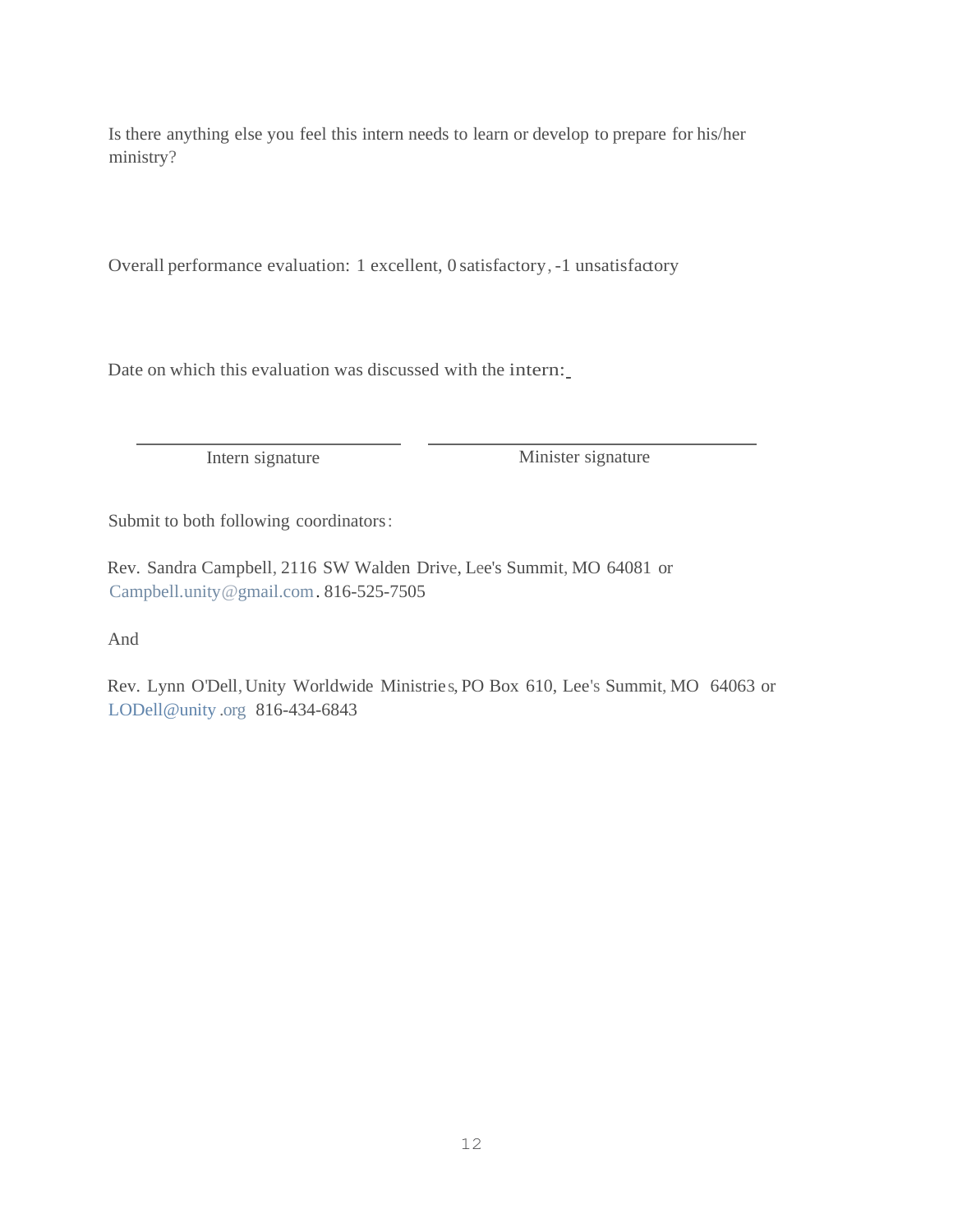## **Part B: Mentoring Minister Evaluation of the**

### **General Internship Experience**

| <b>Minister Supervisor</b><br>Ministry |         |                            |
|----------------------------------------|---------|----------------------------|
| Email                                  | Phone # |                            |
| Intern                                 |         |                            |
| Dates of Internship: From              | to      | Number of Documented Hours |

#### **Evaluation of Experience**

| The ministry benefited from having an intern |   | N |
|----------------------------------------------|---|---|
| I benefited from working with an intern      | V |   |
| Goals of Internship seemed attainable        |   |   |

Things that worked well with the Internship experience (not the intern):

Suggestion for improvement of the process:

Is there anything you feel that Unity Urban Ministerial School could provide to assist our interns in being more prepared to serve you and the ministry? Or provide you astheir mentor?

Would you like to have Unity Urban Ministerial School interns in the future? (If no, please explain)

Submit to: Rev. Sandra Campbell, 2116 SW Walden Drive, Lee's Summit, MO 64081 or [Campbell.unity@gmail.com.](mailto:Campbell.unity@gmail.com) 816-525-7505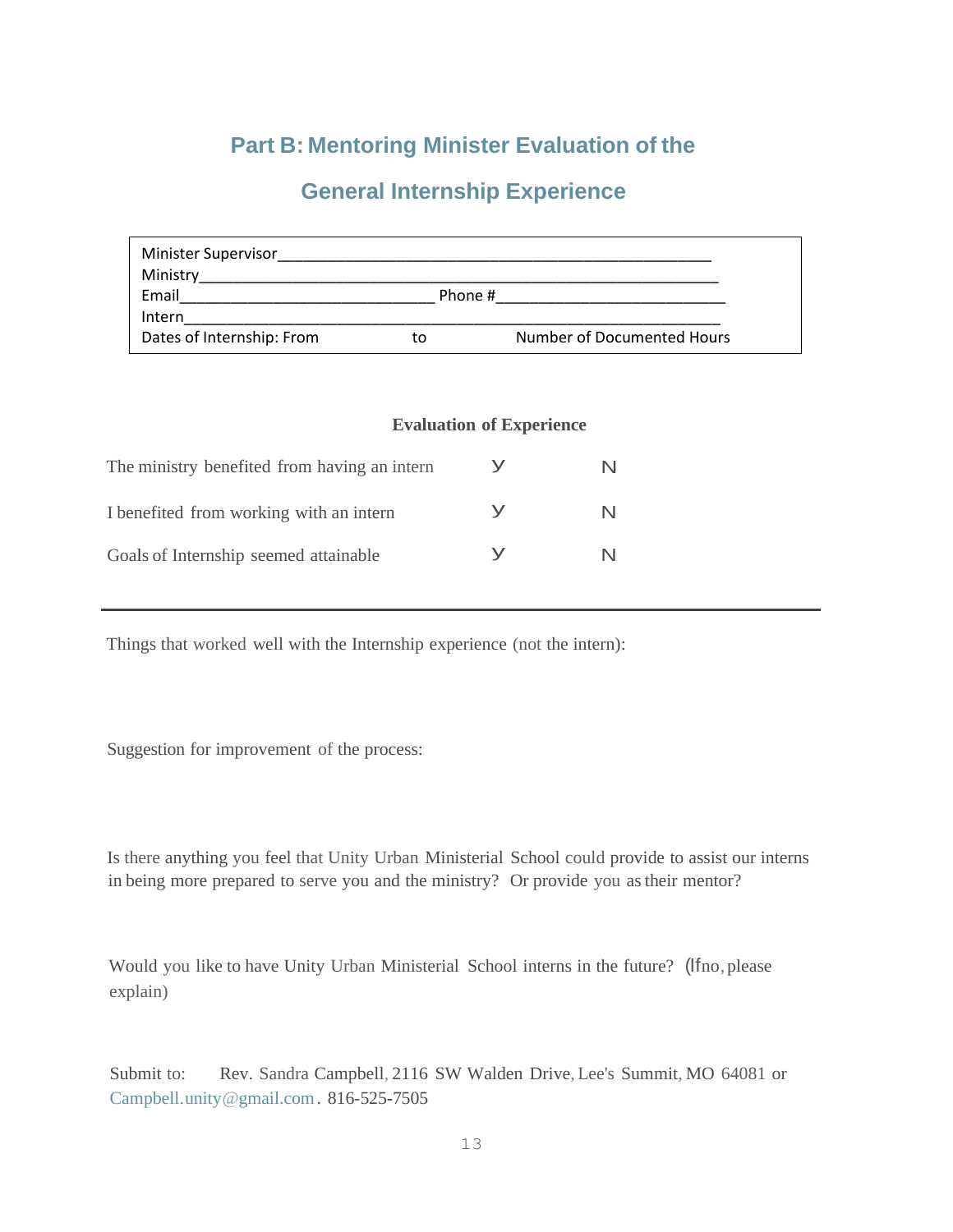# **Part C: Student Evaluation of the Internship**

## Internship in Church Ministry

| <b>Minister Supervisor</b><br>Ministry |         |                            |
|----------------------------------------|---------|----------------------------|
| Email                                  | Phone # |                            |
| Intern                                 |         |                            |
| Dates of Internship: From              | to      | Number of Documented Hours |
|                                        |         |                            |

### **Evaluation of the Mentoring Minister**

| <b>My Observation and</b>                    | <b>Wante</b> | <b>Often</b> | Well        | <b>NA</b> |
|----------------------------------------------|--------------|--------------|-------------|-----------|
| <b>Discernment</b>                           | d More       | <b>True</b>  | <b>Done</b> |           |
| My mentor met with me                        |              |              |             |           |
| regularly                                    |              |              |             |           |
| S/he was available to answer                 |              |              |             |           |
| my questions                                 |              |              |             |           |
| S/he was available to assist                 |              |              |             |           |
| me when needed                               |              |              |             |           |
| S/he provided me helpful                     |              |              |             |           |
| feedback                                     |              |              |             |           |
| S/he used compassionate                      |              |              |             |           |
| communication                                |              |              |             |           |
| S/he was willing to listen to                |              |              |             |           |
| me                                           |              |              |             |           |
| S/he accepted my input                       |              |              |             |           |
| I received and adequate level                |              |              |             |           |
| of supervision                               |              |              |             |           |
| <b>His/her attitude to UUMS</b>              |              |              |             |           |
| and UWM was positive                         |              |              |             |           |
|                                              |              |              |             |           |
| <b>Evaluation of the Ministry Experience</b> |              |              |             |           |
| The amount of work I was                     |              |              |             |           |
| given was realistic                          |              |              |             |           |
| I was treated as a                           |              |              |             |           |
| professional at the Church                   |              |              |             |           |
| The responsibilities I was                   |              |              |             |           |
| given were realistic                         |              |              |             |           |
| I had opportunity to interact                |              |              |             |           |
| with staff                                   |              |              |             |           |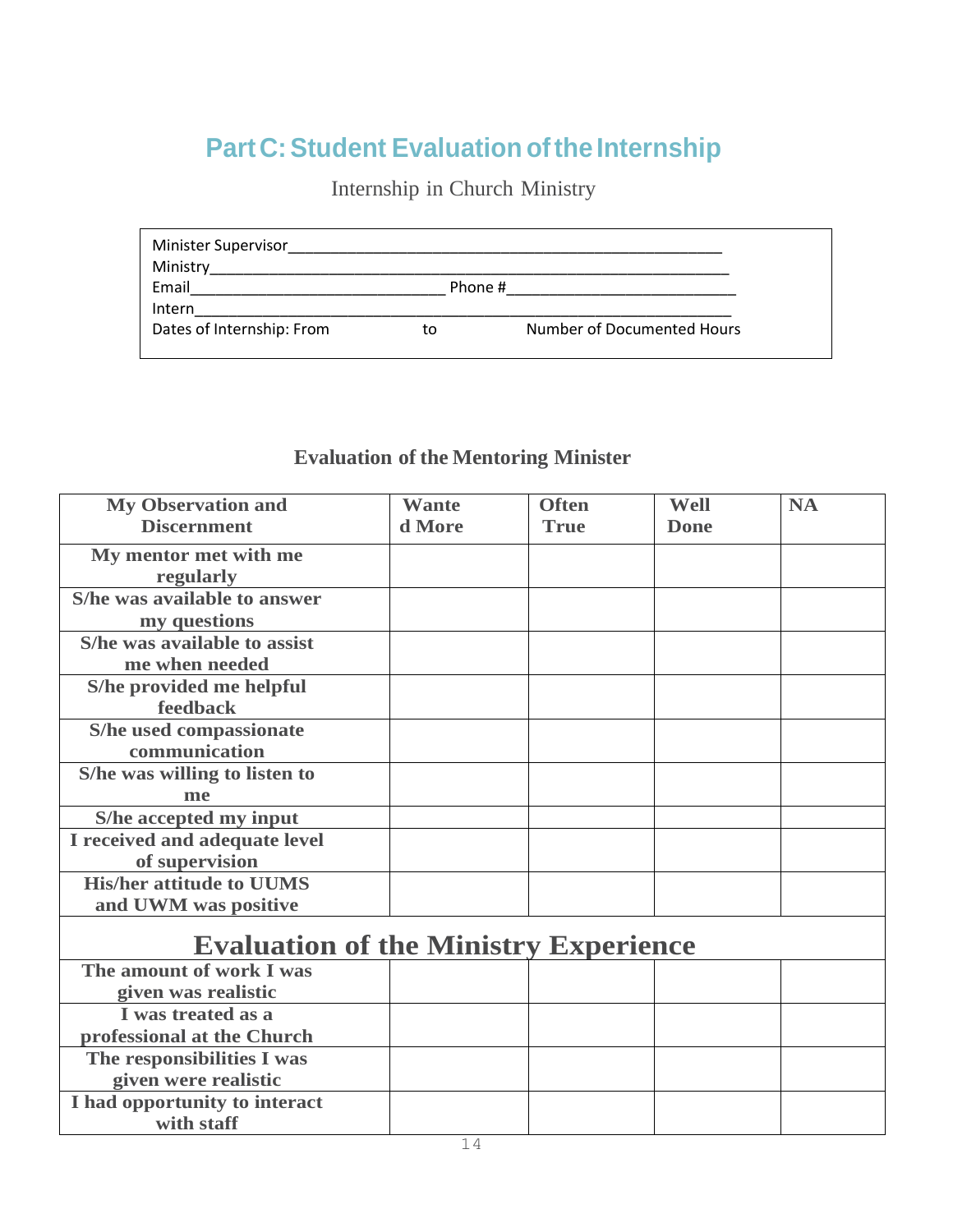| I had opportunity to interact |  |  |
|-------------------------------|--|--|
| with Board members            |  |  |
| I had opportunity to interact |  |  |
| with congregants              |  |  |
| <b>Others</b>                 |  |  |
|                               |  |  |

**What kind of experience did you have in each of the followmg areas?**

Sunday Service ----------------------------